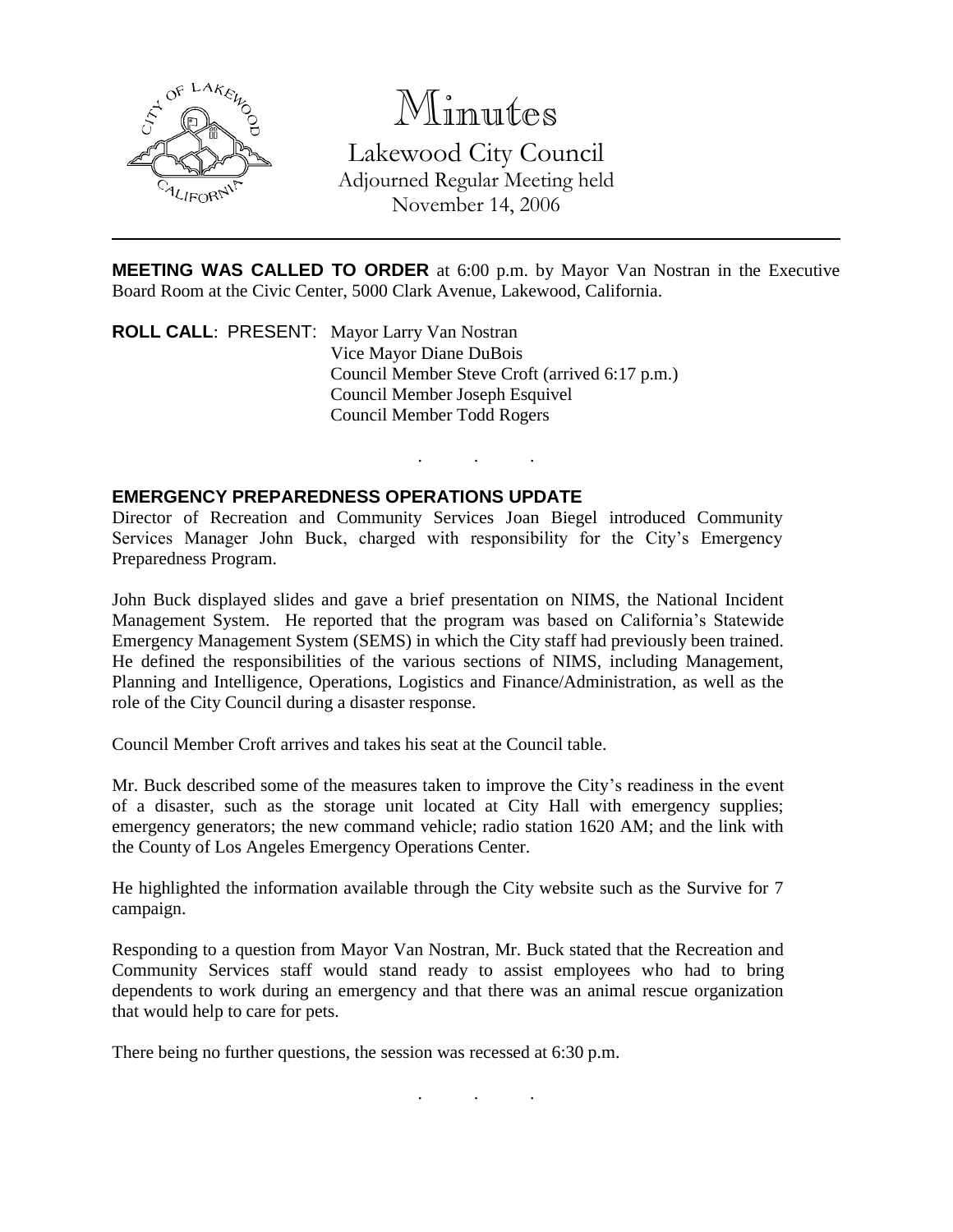City Council Minutes November 14, 2006 Page 2

### **JOINT STUDY SESSION WITH THE PLANNING AND ENVIRONMENT COMMISSION REGARDING OFF-STREET PARKING**

At 6:33 p.m., the City Council reconvened with all members present. Members of the Planning and Environment Commission present included Chairman Ron Wade, Commissioner Andrea Hutchinson and Commissioner Vicki Stuckey.

Community Development Director Chuck Ebner displayed slides and reported on offstreet/on-site parking. He advised that the Lakewood Municipal Code contained specific provisions and a structure for parking on private properties. He reviewed different property configurations and existing regulations. He remarked on some of the challenges such as differentiating between vehicle parking and vehicle storage, garage access when that structure is utilized for general storage rather than vehicle parking or storage and designating how much of the front yard area may be utilized for parking purposes. Mr. Ebner introduced Jack Wong with JWA Urban Consultants, Inc. who would be conducting research for this project.

Mayor Van Nostran suggested staff compile a list of storage facilities in the area.

Vice Mayor DuBois expressed concern about a proliferation of concrete in the front yard area. Mr. Ebner responded by stating that another southern California city had designated that not more than 35 percent of the front of the property could be paved.

Council Member Rogers proposed a re-evaluation of garage requirements. He noted that while he understood the rationale for identifying the garage as on-site parking, it would be wise to review how residents were actually utilizing their garage space and possibly adjust regulations accordingly. He emphasized that regulations should be constructed so that residents' vehicle parking does not unduly infringe on their neighbors.

Vice Mayor DuBois also requested that consideration be given to impacts on light and ventilation when allowing driveway parking or storage.

Mayor Van Nostran stressed the need for balance. He noted that it was obvious that many people were using their garages for general storage and that while it was important to consider the impacts on air space, it was equally important not to detract from the sporting lifestyle of many Lakewood residents, by having such stringent regulations that they are forced out of town. He suggested that a size or height restriction might be appropriate for vehicles parking on driveways between houses.

Council Member Rogers questioned including a provision that would allow certain parking situations, providing the neighbors are in agreement.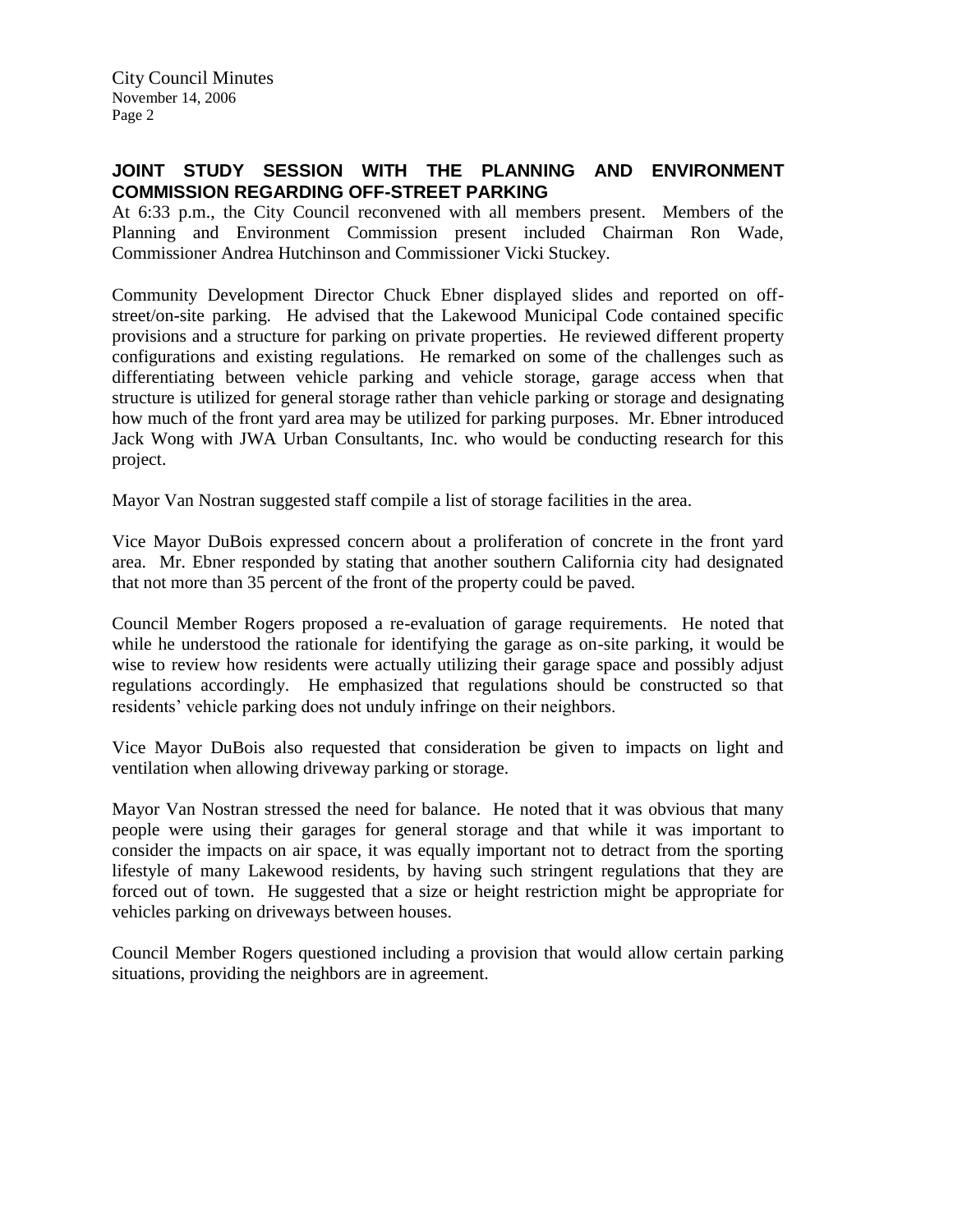City Council Minutes November 14, 2006 Page 3

### **JOINT STUDY SESSION REGARDING OFF-STREET PARKING** - Continued

Council Member Croft agreed that the Planning and Environment Commission needed to take a close look at defining the front yard area and location of garages. He expressed concern about vehicles parking between houses and potentially blocking windows which may need to be accessed in an emergency. He suggested a version of the visibility triangle used for sign placement might be utilized.

The City Attorney pointed out that with all of the different property configurations that existed in the City, it would be difficult, if not impossible, to solve the parking issues for everyone. Since, based on configuration, some property owners would receive much more benefit from changed regulations, while others situations may not be helped.

Mayor Van Nostran suggested the Conditional Use Permit process could be utilized to address unusual circumstances.

Council Member Rogers stated that the reality of the situation was that based on configuration, some properties would have room for recreational vehicle parking, while others would not and that a reasonableness standard must apply. He noted that the City Council was aware that even the best regulations could not be applied in every scenario.

Mayor Van Nostran stressed that regulating this issue was a work in progress and that it could be expected that minor adjustments may be needed as new situations were brought to light.

Vice Mayor DuBois, acknowledging that the company had previously expressed no interest, requested that staff make additional efforts to set up a meeting with representatives of the Southern California Edison Company about the possible use of their right-of-way property in Lakewood for recreational vehicle parking.

Council Member Rogers suggested offering incentives for storage facility businesses to locate within the City.

Council Member Croft noted that at some point, the cost of recreational vehicle storage had to become part of the cost of acquisition and ownership, in the same manner as fuel and insurance.

Chairman Wade suggested considering the inclusion of a grandfather or amortization period after which such vehicles would not be allowed on private property or the streets.

. . .